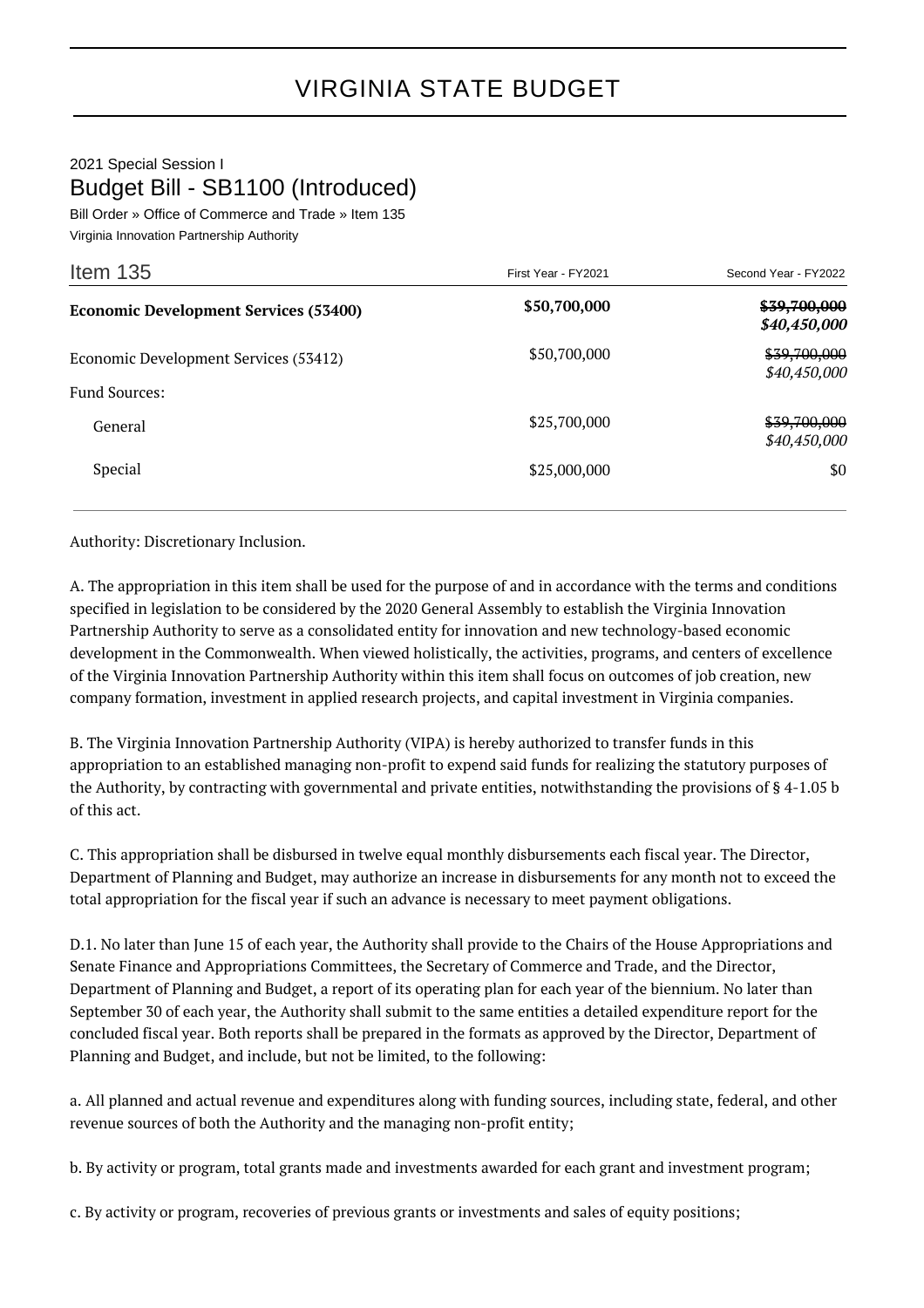d. Cash balances by funding source, and a report, by program, of available, committed and projected expenditures of all cash balance; and,

e. Private investment activity related to the fund of funds established in P. of this item.

2. The President of the managing non-profit entity shall report quarterly to the entity's board of directors, and the Chairs of the House Appropriations and Senate Finance and Appropriations Committees, the Secretary of Commerce and Trade, and the Director, Department of Planning and Budget, in a format approved by the Board the following:

a. The quarterly financial performance, determined by comparing the budgeted and actual revenues and expenditures to planned revenues and expenditures for the fiscal year;

b. All investments and grants executed compared to projected investment closings, return on prior investments and grants, including all gains and losses; and

c. The financial and programmatic performance of all operating entities owned by the managing non-profit entity.

d. The timeline and associated activities for the transition into the new Authority including the appointment of a new board, the development of a new brand and name, the creation of guidelines and policies for funds and divisions managed directly by VIPA, the disbursement of funds contained in this item, and other such organizational change management strategies as deemed appropriate by the Chairs of the House Appropriations Committee and Senate Finance and Appropriations Committee.

E.1. By November 1 of each year, the President of the Authority shall report to the Governor and the Chairs of the House Committee on Appropriations and the Senate Committee on Finance and Appropriations, the Secretary of Commerce and Trade, and to the Director, Department of Planning and Budget, on key programs and funds managed directly by VIPA. The report shall summarize performance on the outcomes of public and private research investment in applied research projects, capital investment in Virginia companies, job creation, and new company formation.

2. To the extent possible, the annual performance report shall contain information on the metrics outlined below.

a. For activities associated with the Growth Accelerator Program (GAP): (i) the number of companies receiving investments from the fund, (ii) the state investment and amount of privately leveraged investments per company, (iii) the estimated number of jobs created, (iv) the estimated tax revenue generated, (v) the number of companies who have received investments from the GAP fund still operating in Virginia, (vi) return on investment, to include the value of proceeds from the sale of equity in companies that received support from the program and economic benefits to the Commonwealth, (vii) the number of state investments that failed and the state investment associated with failed investments, (viii) the number of new companies created or expanded and the number of patents filed, and (ix) the geographic distribution of investments.

b. For activities associated with the Regional Innovation Fund: (i) the type and number of capacity building projects, (ii) the total state investment per project, (iii) the anticipated results of the investment, (iv) number of jobs created, (v) number of businesses founded, (vi) additional sources of investment in the projects receiving support from the fund, and (vii) the geographic distribution of the investments.

c. For activities associated with the Commonwealth Commercialization Fund: (i) the number of research grants awarded by domain area, (ii) the state investment per research project, (iii) the number of eminent researchers attracted and retained, (iv) additional research dollars leveraged as a result of the state investment, (v) number of new products completed/released to production, (vi) start-ups created from the research investment, (vii) new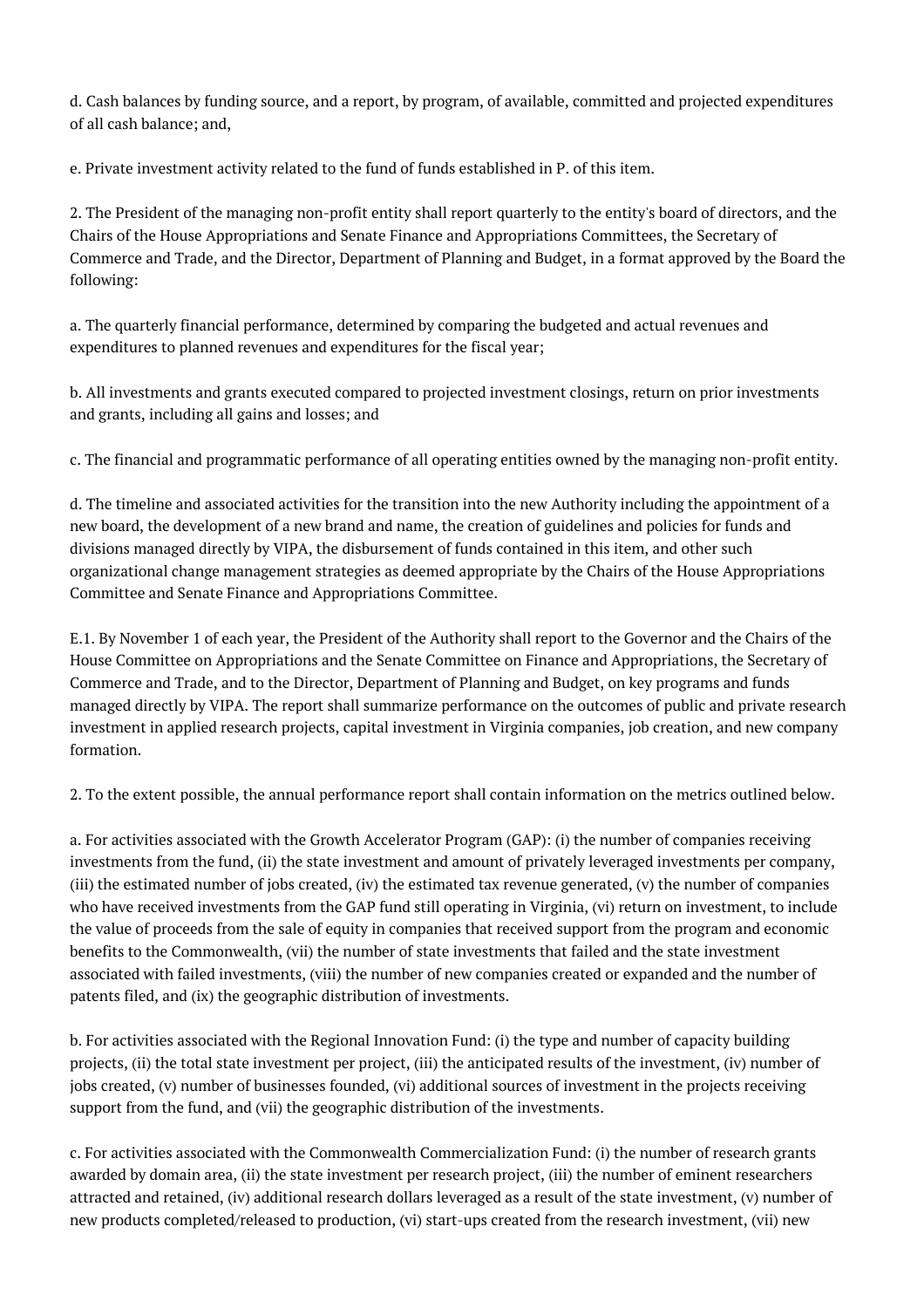licenses granted to companies within Virginia, (viii) new licenses granted to companies outside Virginia, and (ix) the geographic distribution of the investments.

3. Such report shall include the prior fiscal year outcomes as well as the outcomes of each program managed directly by VIPA since inception. In addition, the report shall also include program changes anticipated in the subsequent fiscal year.

F.1. Out of the appropriation in this item, \$3,100,000 the first year and \$3,100,000 the second year from the general fund shall be allocated to the Division of Investment to support the Commonwealth Growth Accelerator Program fund and other indirect investment mechanisms to foster the development of Virginia-based technology companies.

2. Funds returned, including proceeds received due to the sale of a company that previously received a GAP investment, shall remain in the program and be used to make future early stage financing investments consistent with the goals of the program. The managing non-profit may recover the direct costs incurred associated with securing the return of such funds from the moneys returned.

G. A total of \$2,000,000 the first year and \$2,000,000 the second year from the general fund shall be allocated to the Entrepreneurial Ecosystems Division and Regional Innovation Fund to support and promote technology-based entrepreneurial activities in the Commonwealth as specified in § [2.2-2357](http://law.lis.virginia.gov/vacode/2.2-2357/), Code of Virginia. Out of these amounts, \$1,000,000 the first year and \$1,000,000 the second year shall be used to co-fund entrepreneurial ecosystem projects identified by the Virginia Initiative for Growth and Opportunity in Each Region (GO Virginia) Board.

H. A total of \$5,000,000 the second year from the general fund shall be allocated to the Commonwealth Commercialization Fund to foster innovative and collaborative research, development, and commercialization efforts in the Commonwealth in projects and programs with a high potential for economic development and job creation as specified in § [2.2-2359](http://law.lis.virginia.gov/vacode/2.2-2359/), Code of Virginia.

I. A total of \$1,000,000 the first year and \$1,000,000 the second year from the general fund shall be allocated to the Technology Industry Development Services to support strategic initiatives to advance the Authority's public purpose. These initiatives may include: (i) seeking, or supporting others in seeking, federal grants, contracts, or other funding sources; (ii) assuming responsibility for strategic initiatives and partnerships with federal and local governments; (iii) taking a lead role in defining, promoting, and implementing policies that advance innovation and entrepreneurial activity; and (iv) contracting with federal and private entities to further innovation, commercialization, and entrepreneurship in the Commonwealth.

J. Out of the appropriation in this item, \$1,000,000 the first year and \$1,000,000 the second year from the general fund shall be made available for the Virginia Center for Unmanned Systems. The Center shall serve as a catalyst for growth of unmanned and autonomous systems vehicles and technologies in Virginia. The Center will establish collaboration between businesses, investors, universities, entrepreneurs and government organizations to increase the Commonwealth's position as a leader of the Autonomous Systems community.

K.1. Out of the appropriation in this item, \$3,750,000 the first year and \$3,750,000 the second year from the general fund and \$5,000,000 the first year from nongeneral funds shall be provided for the Virginia Biosciences Health Research Corporation (VBHRC), a non-stock corporation research consortium initially comprised of the University of Virginia, Virginia Commonwealth University, Virginia Polytechnic Institute and State University, George Mason University and the Eastern Virginia Medical School. The consortium will contract with private entities, foundations and other governmental sources to capture and perform research in the biosciences, as well as promote the development of bioscience infrastructure tools which can be used to facilitate additional research activities. The Department of Planning and Budget is authorized to provide these funds to the non-stock corporation research consortium referenced in this paragraph upon request filed with the Department of Planning and Budget by VBHRC.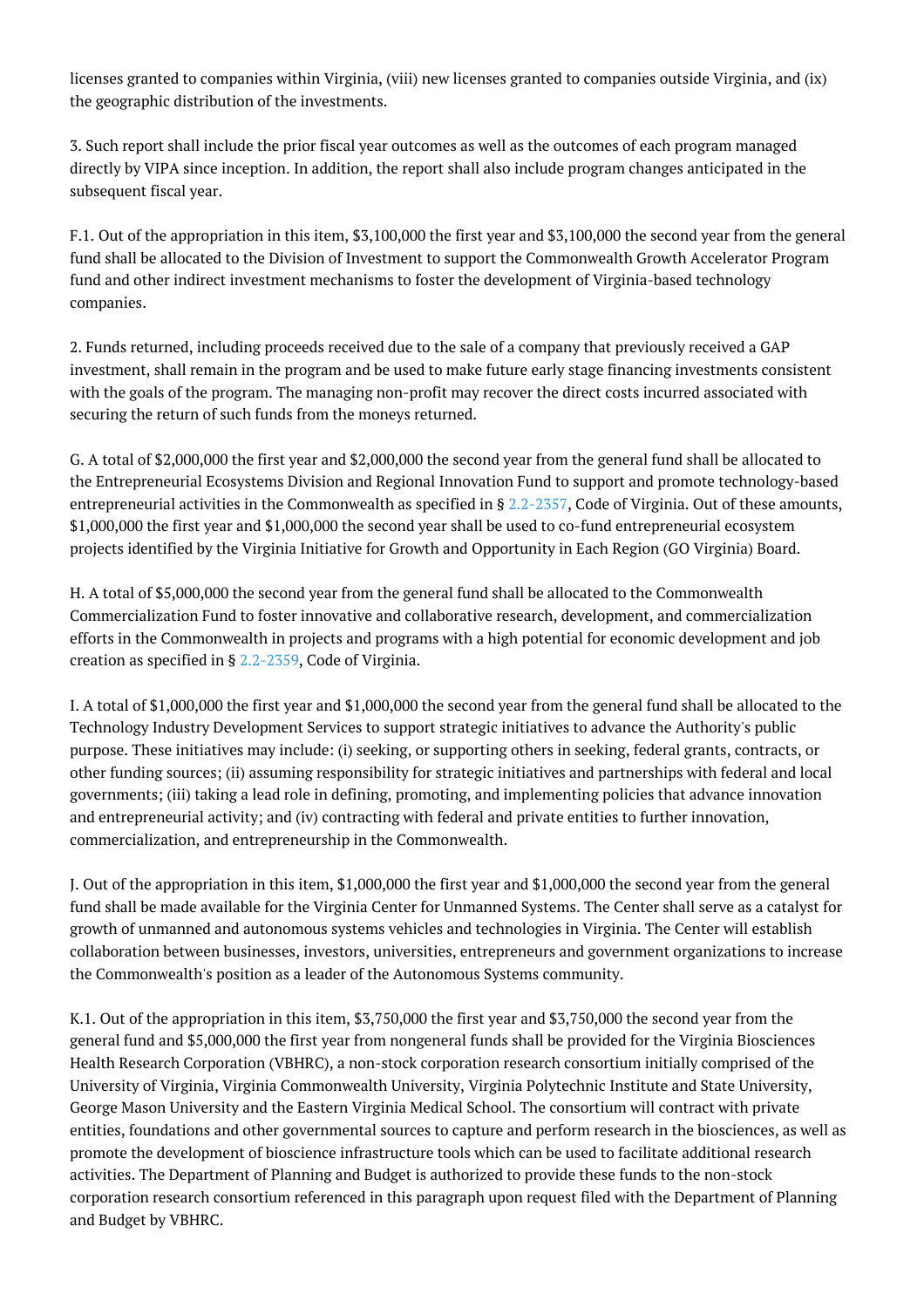2. Of the amounts provided in K.1. for the research consortium, up to \$3,750,000 the first year and \$3,750,000 the second year may be used to develop or maintain investments in research infrastructure tools to facilitate bioscience research.

3. The remaining funding shall be used to capture and perform research in the biosciences and must be matched at least dollar-for-dollar by funding provided by such private entities, foundations and other governmental sources. No research will be funded by the consortium unless at least two of the participating institutions, including the five founding institutions and any other institutions choosing to join, are actively and significantly involved in collaborating on the research. No research will be funded by the consortium unless the research topic has been vetted by a scientific advisory board and holds potential for high impact near-term success in generating other sponsored research, creating spin-off companies or otherwise creating new jobs. The consortium will set guidelines to disburse research funds based on advisory board findings. The consortium will have near-term sustainability as a goal, along with corporate-sponsored research gains, new Virginia company start-ups, and job creation milestones.

4. Other publicly-supported institutions of higher education in the Commonwealth may choose to join the consortium as participating institutions. Participation in the consortium by the five founding institutions and by other participating institutions choosing to join will require a cash contribution from each institution in each year of participation of at least \$50,000.

5. Of these funds, up to \$500,000 the first year and \$500,000 the second year may be used to pay the administrative, promotional and legal costs of establishing and administering the consortium, including the creation of intellectual property protocols, and the publication of research results.

6. VHBRC, in consultation with the publicly-supported institutions of higher education in the Commonwealth participating in the consortium, shall provide to the Secretary of Commerce and Trade, the Chairs of the House Appropriations and Senate Finance and Appropriations Committees, the Director of the Department of Planning and Budget, and VIPA by October 1 of each year a written report summarizing the activities of the consortium, including, but not limited to, a summary of how any funds disbursed to the consortium during the previous fiscal year were spent, and the consortium's progress during the fiscal year in expanding upon existing research opportunities and stimulating new research opportunities in the Commonwealth.

7. The accounts and records of the consortium shall be made available for review and audit by the Auditor of Public Accounts upon request.

8. Up to \$2,500,000 of the funds managed by the Commonwealth Health Research Board (CHRB), created pursuant to § [32.1-162.23](http://law.lis.virginia.gov/vacode/32.1-162.23/), Code of Virginia, shall be directed toward collaborative research projects, approved by the boards of the VBHRC and CHRB, to support Virginia's core bioscience strengths, improve human health, and demonstrate commercial viability and a high likelihood of creating new companies and jobs in Virginia.

9.a. The VBHRC shall administer a one-time grant program designed to support the acceleration of clinical testing of a therapeutic drug that treats clinical symptoms caused by COVID-19. VBHRC shall consult with subject matter experts in the healthcare industry or academia to develop criteria for awarding funds provided in paragraph P.3. of this item. At a minimum, these criteria must include: (i) the company was founded in and is headquartered in Virginia; and (ii) the company is actively conducting a Phase 1 or Phase 2 clinical trial of a therapeutic drug approved by the United States Food and Drug Administration ("FDA") to treat life-threatening symptoms caused by COVID-19. In awarding these funds, the board of directors of the VBHRC may waive the requirements that (i) two of the participating institutions are actively and significantly involved in collaborating on the research, and (ii) funding be matched at least dollar-for-dollar by funding provided by private entities, foundations and other governmental sources.

b. In awarding these funds, VBHRC may, in consultation with the President and CEO of the Virginia Innovation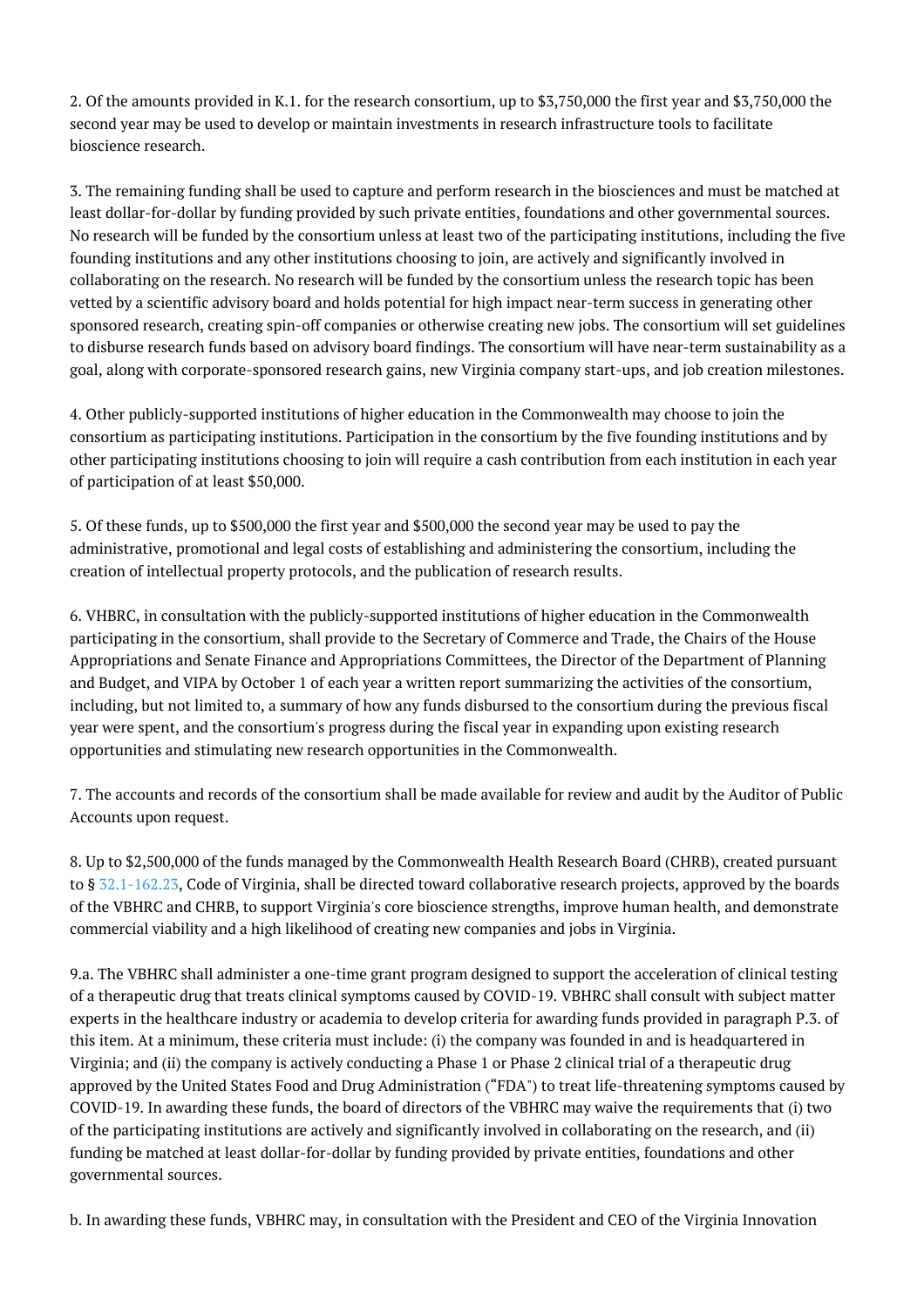Partnership Authority's managing nonprofit, the Center for Innovative Technology, and individuals with investment expertise in the area of pharmaceutical drug development: (i) require the grantee to offer to conduct subsequent clinical trials of its drug in hospitals located in Virginia, provided the hospitals have the capacity to participate in the trial in a timely manner that is consistent with and does not delay the company's clinical trial schedule; (ii) require the grantee to give a preference to qualified Virginia pharmaceutical manufacturers for production of the grantee's COVID-19 therapeutic drug, provided the manufacturers have the capacity to produce the drug in a timely manner that is consistent with and does not delay the company's production schedule; and, (iii) seek a reasonable amount of equity interest in the grantee company in return for the grant.

L.1. Out of the appropriation in this item, \$1,925,000 the first year and \$925,000 the second year from the general fund shall be made available to the Commonwealth Center for Advanced Manufacturing (CCAM) for rent, operating support, and maintenance. These funds shall not revert back to the general fund at the end of the fiscal year.

2. Out of the appropriation in this item, VIPA shall provide \$1,100,000 the first year and \$1,100,000 the second year from the general fund to CCAM for the purpose of providing private sector incentive grants to industry members of the CCAM as follows: (i) incentive grants for new industry members with no prior membership at CCAM; (ii) incentive grants to small manufacturing members who locate their primary job center in the Commonwealth, as determined by VEDP, in order to mitigate inaugural, industry membership costs associated with joining CCAM; (iii) grants dedicated to CCAM industry members to be used exclusively for research project costs and require a minimum one-to-one match in funds to conduct additional directed research at the CCAM facility after their base amount of directed research is programmed; and (iv) grants dedicated to matching funds for the purpose of attracting federal funds for research projects related to the COVID-19 pandemic to be conducted at the CCAM facility on a one to one basis.

3. Out of the appropriation in this item, VIPA shall provide \$600,000 the first year and \$600,000 the second year from the general fund to CCAM for university research grants requiring a minimum one-to-one match in funds that bring in external research funds from federal or private organizations for research to be conducted at the CCAM facility. All project approvals are contingent upon each university partner entering into a memorandum of understanding (MOU) with CCAM that includes specific details about the university's anticipated commitment of financial and human resources, as well as programming and academic credentialing plans, to the CCAM facility.

4. No grant funds shall be disbursed until the conditions of paragraph L.2 of this Item have been met and approval from VIPA has been granted.

5. CCAM shall submit a report on October 1 of each year to the Secretary of Finance, Chairs of the House Appropriations and Senate Finance and Appropriations Committees, and VIPA containing a status update of all new incentive programs, including but not limited to the following: (i) MOUs it has entered into with each university partner; (ii) funds disbursed to both university and private sector partners of CCAM, as well as any other recipients; (iii) any other agreements CCAM has entered into with representatives of the public and private sectors that may impact current and future incentive fund disbursements; and (iv) any additional information requested by the Secretary of Finance, or the Chairs of the House Appropriations and Senate Finance and Appropriations Committees.

M.1. Out of the appropriation in this item, \$5,000,000 the first year and \$10,000,000 the second year from the general fund is provided to scale the Commonwealth Cyber Initiative (CCI) and provide resources for faculty recruiting at both the Hub, Virginia Polytechnic Institute and State University, and Node sites. The Hub and certified Node sites will have the ability to seek matching funds for faculty recruitment and support for renovations and equipment. Certified institutions shall submit their funding request application to VIPA for review and evaluation from an investment from the Commonwealth Commercialization Fund. After completing its review, VIPA shall approve or deny the request for an allocation of funds. The amounts provided in this paragraph are nonreverting and shall constitute the base budget for subsequent fiscal years.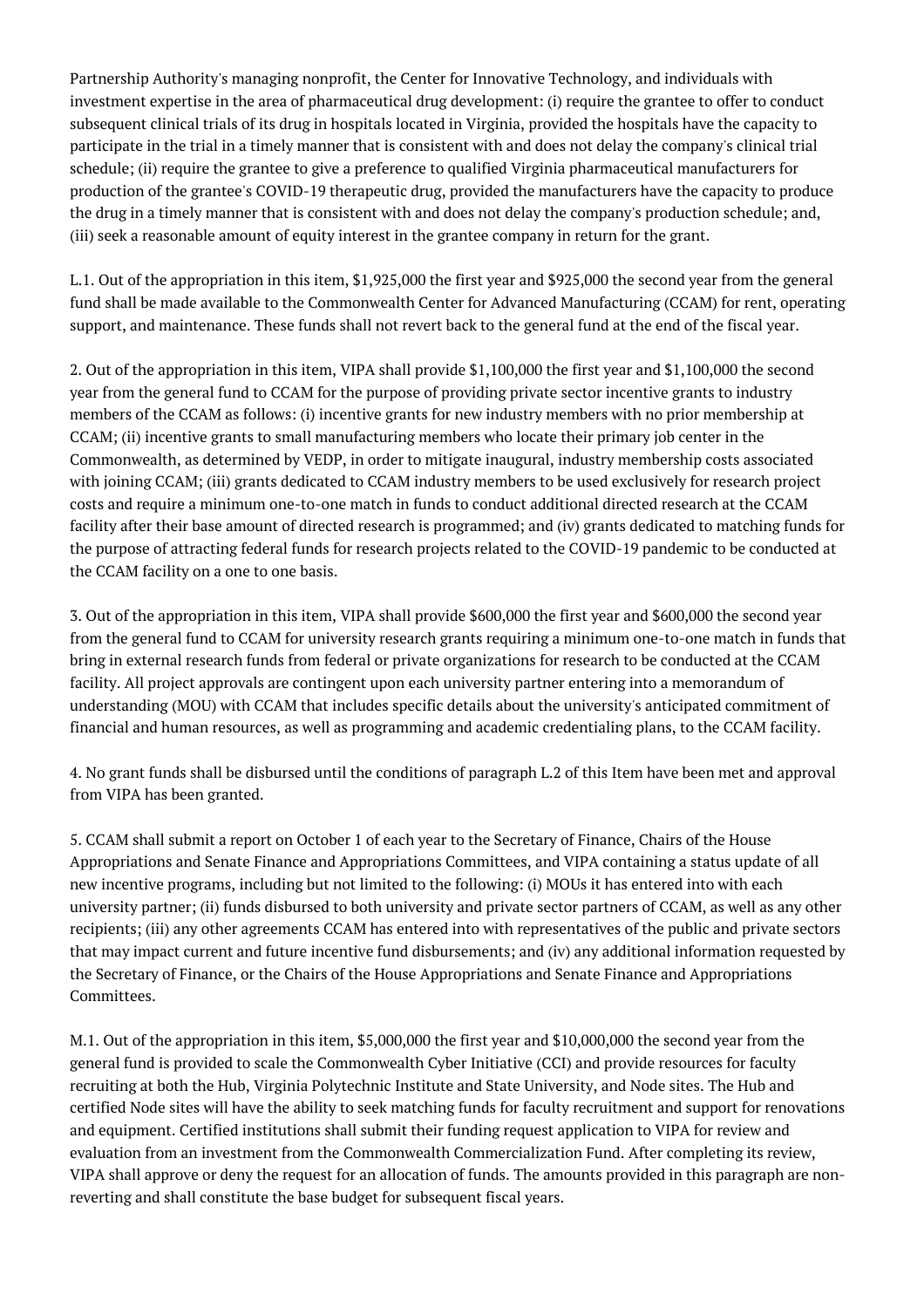2. Out of the appropriation in this item, \$2,500,000 the first year and \$7,500,000 the second year from the general fund is provided for the leasing of space and establishment of the Hub by the anchoring institution and for the establishment of research faculty, entrepreneurship programs, student internships and educational programming, and operations of the Hub. The amounts provided in this paragraph are non-reverting and shall constitute the base budget for subsequent fiscal years.

3. CCI shall submit a report by October 1st of each year to the the Secretary of Commerce and Trade, the Chairs of the House Appropriations and Senate Finance and Appropriations Committees, the Director of the Department of Planning and Budget, and VIPA detailing the use and leverage of the investment in this item in strengthening the state's cyber economy. The state report shall contain information on: (i) external research grants attracted to support the work of CCI, (ii) research grants awarded from the funds contained in this item, (iii) research faculty recruited, (iv) results of entrepreneurship and workforce programming, (v) collaborative partnerships and projects, (vi) correlated economic outcomes (jobs and new business formation), and (vii) the geographic distribution of awards from the funding contained in this item.

N.1. Out of this appropriation, \$350,000 the first year and \$350,000 the second year from the general fund is designated for the Commonwealth Center for Advanced Logistics (CCALS) to provide seed money for collaborative public sector projects with partners, such as the Port of Virginia, Department of Corrections, and the Virginia Department of Transportation.

2. CCALS shall submit a report by October 1st of each year to the Secretary of Commerce and Trade, the Chairs of the House Appropriations and Senate Finance and Appropriations Committees, the Director of the Department of Planning and Budget, and VIPA to include (i) all planned and actual revenue and expenditures along with funding sources, including state, federal, and other revenue sources for CCALS, (ii) the research activities of CCALS, and (iii) relevant economic outcomes as a result of the CCALS' work in each fiscal year.

O. Out of this appropriation, \$125,000 the first year and \$125,000 the second year is designated for the Virginia Academy of Engineering, Science and Medicine to provide technical assistance to VIPA.

P.1. Out of the amounts transferred to the Authority as a result of actions pursuant to Item 126.10, paragraph S.5 of the Chapter 854, 2019 Acts of Assembly, \$10,000,000 the first year shall be allocated to the Commonwealth Commercialization Fund to foster innovative and collaborative research, development, and commercialization efforts in the Commonwealth in projects and programs with a high potential for economic development and job creation as specified in § [2.2-2359](http://law.lis.virginia.gov/vacode/2.2-2359/), Code of Virginia.

2. Out of the amounts transferred to the Authority as a result of actions pursuant to Item 126.10, paragraph S.5 of the Chapter 854, 2019 Acts of Assembly, \$5,000,000 the first year shall be allocated to scale the Commonwealth Cyber Initiative (CCI) for activities at the Hub, Virginia Polytechnic Institute and State University, and Node sites and \$5,000,000 the first year shall be allocated for the leasing of space and establishment of the Hub by the anchoring institution.

3. Out of the amounts transferred to the Authority as a result of actions pursuant to Item 126.10, paragraph S.5 of the Chapter 854, 2019 Acts of Assembly, \$5,000,000 the first year shall be allocated to the Virginia Biosciences Health Research Corporation to administer the program outlined in paragraph K.9. of this item. The funds provided in this paragraph shall be transferred to the Virginia Biosciences Health Research Corporation within 30 days of the passage of this act.

4. Excluding the amounts in paragraph P.1., P.2., and P.3. of this item, any additional funds transferred to the Authority as a result of actions pursuant to Item 126.10, paragraph S.5 of the Chapter 854, 2019 Acts of Assembly may be used: (1) to enable the establishment of a fund of funds that will permit the Commonwealth to invest in one or more syndicated private investment funds; (2) to enhance direct investment programs by placing additional investments in partnership with Virginia accelerators and university technology commercialization programs; and